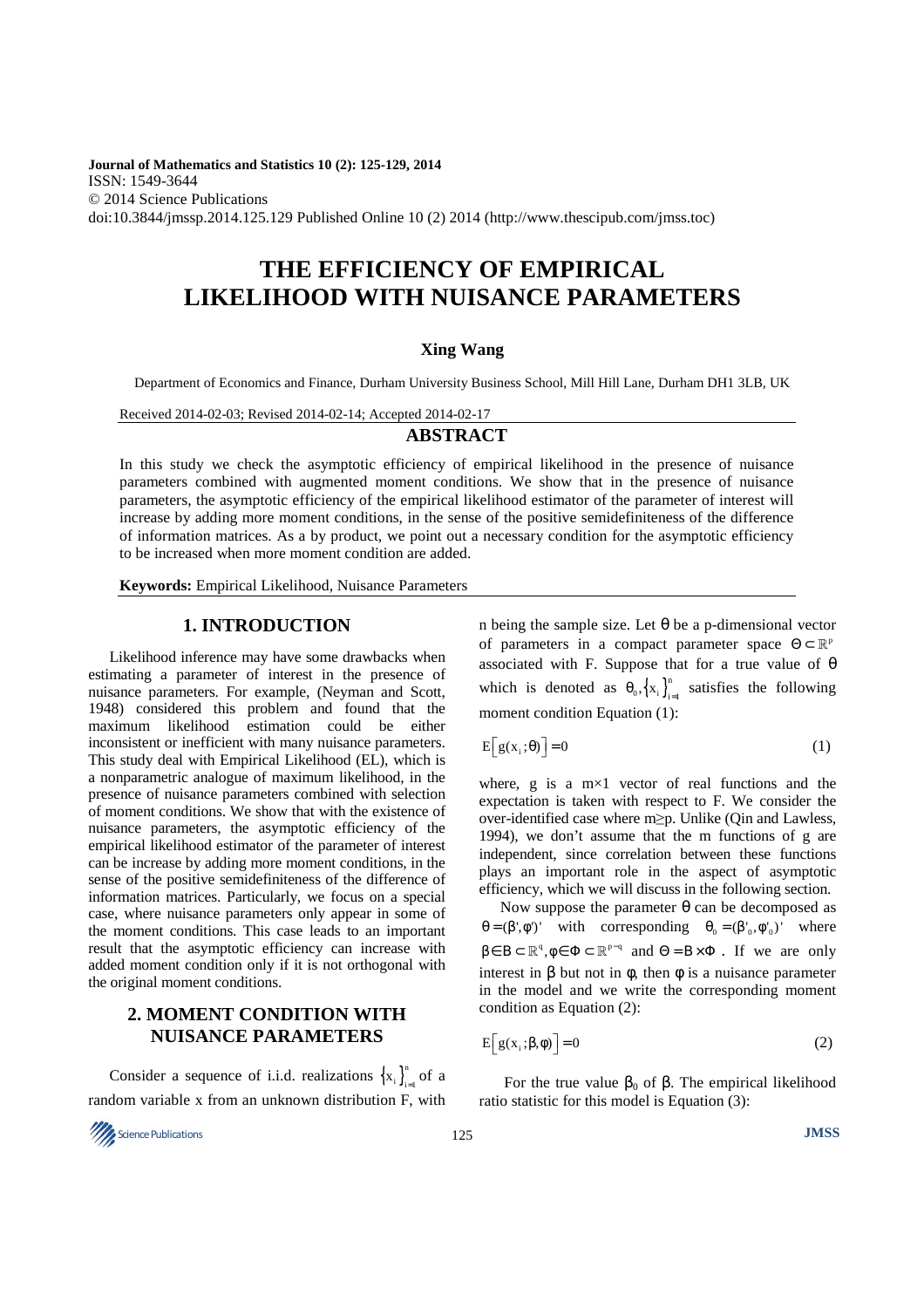$$
\Re(\beta,\phi) = 2\sum_{i=1}^{n} \log(1+\lambda' g(x_i;\beta,\phi))
$$
\n(3)

where,  $\lambda$  is an m $\times$ 1 vector of Lagrangian multipliers, which is a continuous differentiable function of  $(\beta', \phi')'$  (see, e.g., (Qin and Lawless, 1994) and is determined by Equation (4):

$$
\frac{1}{n}\sum_{i=1}^{n}\frac{g(x_i;\beta,\phi)}{1+\lambda'g(x_i;\beta,\phi)}=0
$$
\n(4)

To simplify notations, let:

$$
g(x_i; \theta) = g_i(\theta), \hat{g}(\theta) = n^{-1} \sum_{i=1}^n g_i(\theta)
$$

$$
G_i = E\left[\frac{\partial g(x_i; \theta_0)}{\partial \theta}\right], \Omega_{i1} = E\left[g(x; \theta_0)g(x; \theta_0)'\right]
$$

Like ordinary parametric likelihood, empirical likelihood deals with nuisance parameter by profiling out  $\phi$  (see, e.g., section 3.5 of (Owen, 2001)). Let  $\tilde{\phi} = \tilde{\phi}(\beta)$  be the minimizer of  $R(β, φ)$  with respect to φ. The profile log-empirical likelihood ratio for β is Equation (5):

$$
\Re(\beta) = \min_{\phi \in \Phi} \Re(\beta, \phi) \tag{5}
$$

And EL estimator for  $\beta$  is Equation (6):

$$
\beta = \underset{\beta \in B}{\arg \min} \Re(\beta) \tag{6}
$$

#### **Assumption 1**

 $\theta_0 = (\beta_0, \phi_0)$  solves E[g(x;  $\theta$ )] = 0 uniquely, or equivalently, both  $\beta_0$  and  $\phi_0$  are strongly identified.

## **Remark 1**

This condition combined with m≥p makes the parameter well identified. In the study of (Stock and Wright, 2000), they considered the problem of weak identification of the parameter, by assuming that the subvector  $\beta$  of  $\theta$  is completely identified, but  $\phi$  is not, in the sense that the population moment function is steep in  $\beta$  around  $\beta_0$  but is nearly flat in  $\alpha$ . This idea provides us a framework to analysis problems mixed with nuisance parameters, weak identification and partial identification (Phillips, 1989).

# **Assumption 2**

(a)  $\theta_0 \in \text{int}(\Theta)$ . (b)  $\Omega_{11}$  is positive definite and nonsingular (c).  $g(x, \theta)$  is twice continuously



differentiable in a neighborhood of  $\theta_0$  and  $G_1$  is of full rank p (d).  $||\partial g(x,\theta)||^3$ .  $||\partial g(x,\theta)/\partial \theta||$  and rank p (d).  $\|\overline{\partial}g(x,\theta)\|^3$ ,  $\|\overline{\partial}g(x,\theta)/\overline{\partial}\theta\|$  and  $\|\partial^2 g(x,\theta)/\partial\theta\partial\theta'\|$  are all bounded from above.

We derive the properties of the EL estimator of  $\beta_0$  in the next theorem.

#### **Theorem 1**

Under assumption 1-2:

$$
\sqrt{n}\left(\tilde{\beta}-\beta_0\right)\stackrel{d}{\longrightarrow} N\left(0,V^1_{\beta}\right)
$$

Where:

$$
\begin{split} & V^1_\beta = \left\{ E \Bigg[ \frac{\partial g}{\partial \beta} + \frac{\partial g}{\partial \tilde{\varphi}} \frac{\partial \tilde{\varphi}}{\partial \beta} \Bigg] \widetilde{\Omega}_{11}^{-1} E \Bigg[ \frac{\partial g}{\partial \beta} + \frac{\partial g}{\partial \tilde{\varphi}} \frac{\partial \tilde{\varphi}}{\partial \beta} \Bigg] \right\}^{-1}, \\ & \widetilde{\Omega}_{11} = E \Bigg[ \, g \Big( \tilde{\varphi}, \beta \Big) g \Big( \tilde{\varphi}, \beta \Big)' \, \Bigg] \end{split}
$$

#### **Proof**

The proof is similar to (Qin and Lawless, 1994). Differentiate  $R(\beta)$  with respect to  $\beta$  and  $\lambda$  respectively gives Equation (7 and 8):

$$
\frac{\partial \Re(\beta)}{\partial \beta} = \frac{1}{n} \sum_{i=1}^{n} \frac{1}{1 + \lambda' g_i(\beta, \tilde{\phi})} \left( \frac{\partial g_i(\beta, \tilde{\phi})}{\partial \beta} + \frac{\partial g_i(\beta, \tilde{\phi})}{\partial \tilde{\phi}} \frac{\partial \tilde{\phi}}{\partial \beta} \right) \lambda \tag{7}
$$

$$
\frac{\partial \Re(\beta)}{\partial \lambda} = \frac{1}{n} \sum_{i=1}^{n} \frac{g_i(\beta, \tilde{\phi})}{1 + \lambda' g_i(\beta, \tilde{\phi})}
$$
(8)

Denote the right hand side of (7) and (8) as  $Q_{1n}(\beta,\lambda)$ and  $Q_{2n}(\beta, \lambda)$  respectively. Since  $\hat{\beta}$  and  $\hat{\lambda}$  maximize  $\Re(\beta), Q_{2n}(\hat{\beta}, \hat{\lambda}) = 0$  and first order Taylor expansion around  $(β<sub>0</sub>, 0)$  gives:

$$
\begin{aligned} 0&=Q_{1n}\left(\hat{\beta},\hat{\lambda}\right)\\ &=Q_{1n}\left(\beta_{0},0\right)+\frac{\partial Q_{1n}\left(\beta_{0},0\right)}{\partial\beta}\Big(\tilde{\beta}-\beta_{0}\Big)+\frac{\partial Q_{1n}\left(\beta_{0},0\right)}{\partial\lambda}\hat{\lambda}+o_{p}\left(\delta\right)\\ 0&=Q_{2n}\left(\hat{\beta},\hat{\lambda}\right)\\ &=Q_{2n}\left(\beta_{0},0\right)+\frac{\partial Q_{2n}\left(\beta_{0},0\right)}{\partial\beta}\Big(\tilde{\beta}-\beta_{0}\Big)+\frac{\partial Q_{2n}\left(\beta_{0},0\right)}{\partial\lambda}\lambda+o_{p}\left(\delta\right)\\ \end{aligned}
$$

where,  $\delta = ||\tilde{\beta} - \beta_0|| + ||\hat{\lambda}||$  So  $\tilde{\beta}$  and  $\hat{\lambda}$  can be solved as: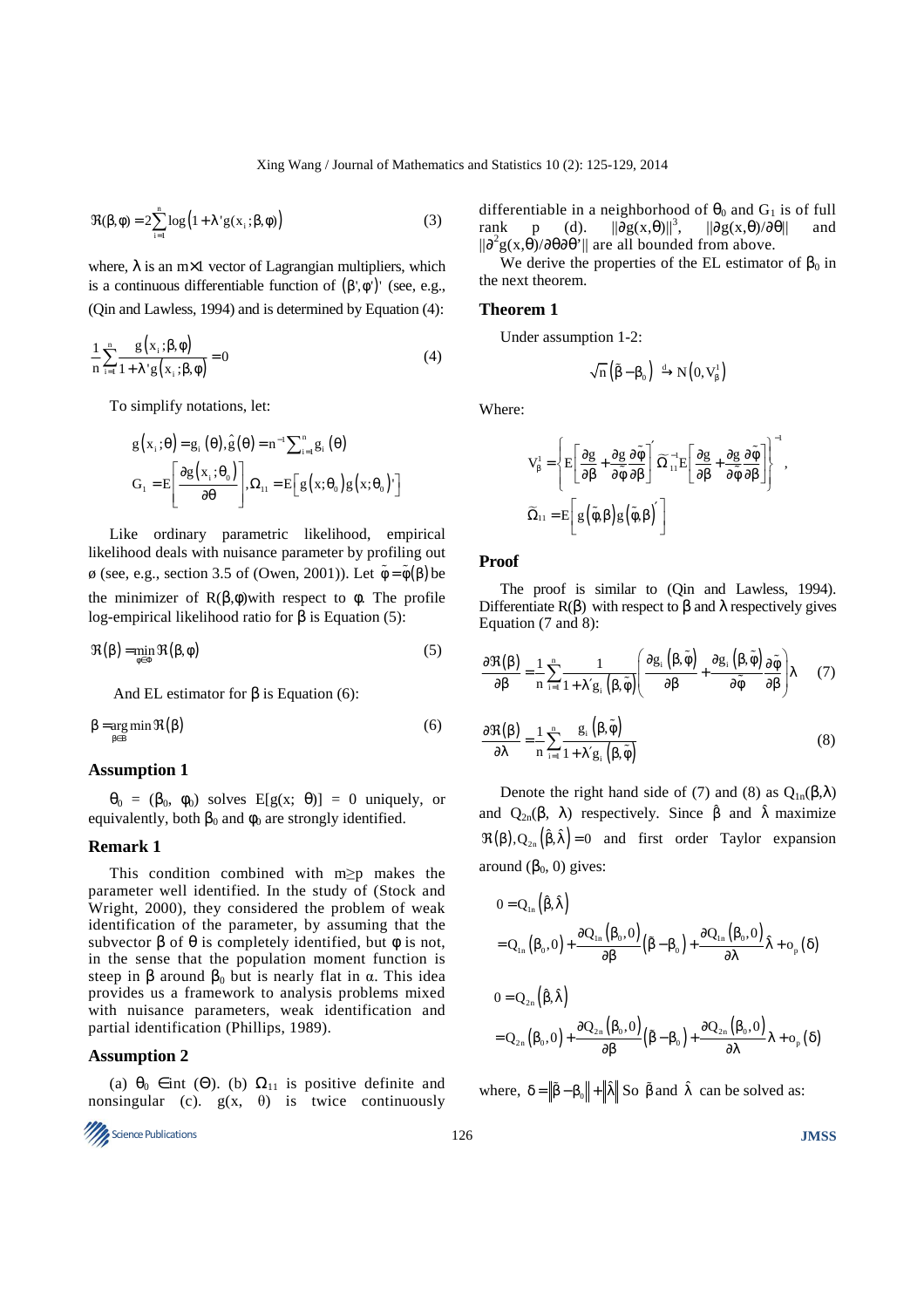$$
\begin{bmatrix}\n\hat{\lambda} \\
\hat{\beta} - \beta_0\n\end{bmatrix} = S_n^{-1} \begin{bmatrix}\n-Q_{1n} (\beta_0, 0) + o_p (\delta) \\
o_p (\delta)\n\end{bmatrix}
$$
\n
$$
\begin{bmatrix}\nI - S_{11}^{-1} E \left( \frac{\partial g}{\partial \beta} + \frac{\partial g}{\partial \hat{\phi}} \frac{\partial \hat{\phi}}{\partial \beta} \right) S_{22,1}^{-1} E \left( \frac{\partial g}{\partial \beta} + \frac{\partial g}{\partial \hat{\phi}} \frac{\partial \hat{\phi}}{\partial \beta} \right) \\
S_{11}^{-1} Q_{1n} (\beta_0, 0) + o_p (1)\n\end{bmatrix}
$$
\n
$$
E \left( \frac{\partial g}{\partial \beta} + \frac{\partial g}{\partial \hat{\phi}} \frac{\partial \hat{\phi}}{\partial \beta} \right)' S_{11}^{-1} Q_{1n} (\beta_0, 0) + o_p (1)
$$

Where:

$$
S_{n} = \begin{bmatrix} \frac{\partial Q_{1n}}{\partial u'} & \frac{\partial Q_{1n}}{\partial \beta} \\ \frac{\partial Q_{2n}}{\partial u'} & 0 \end{bmatrix}_{(\beta_{0},0)} \longrightarrow \begin{bmatrix} S_{11} & S_{12} \\ S_{21} & 0 \end{bmatrix}
$$

$$
= \begin{bmatrix} -E(gg') & E\left(\frac{\partial g}{\partial \beta} + \frac{\partial g}{\partial \phi} \frac{\partial \tilde{\phi}}{\beta}\right) \\ E\left(\frac{\partial g}{\partial \beta} + \frac{\partial g}{\partial \phi} \frac{\partial \tilde{\phi}}{\beta}\right) & 0 \end{bmatrix}
$$

From lemma 1 of (Qin and Lawless, 1994) under Assumption 2 we  $\partial Q_{1n}(\beta_0, 0) = (1/n) \sum_{i=1}^n g(x_i, \theta) = O_p(n^{-1/2})$  and  $\delta = O_p(n^{-1/2})$ . So we obtain:

( ) ( ) ( ) ( ) 1 0 22.1 1 d 1 11 1n 0 p g g n S E S Q ,0 o 1 N 0,V − − β ′ ∂ ∂ ∂φ β − β = + ∂β ∂β ∂φ β + → ɶ ɶ ɶ

#### **Remark 2**

The structure of the asymptotic variance-covariance matrix  $V_{\beta}^1$  is different from those in (Stock and Wright, 2000), in which they decompose  $E[\hat{g}(\theta)]$  as  $E[\hat{g}(\theta)] =$  $1<sup>-1/2</sup>$  m<sub>1</sub> (θ)+m<sub>2</sub> (β) where m<sub>1</sub> (θ) involves both of the two parameters and m<sub>2</sub>(β) involves β and the true value of φ.

Lazar and Mykland (1999) consider higher order properties of  $\hat{\beta}$  through Edgeworth expansion of R( $\beta$ ,  $\phi$ ) They find that  $\hat{B}$  may not achieve higher order accuracy which can be obtained by ordinary likelihood in the presence of nuisance parameters, also they show that the

Science Publications **JMSS** 

empirical likelihood ratio statistic does not admit Bartlett correction, unlike the case without nuisance parameters.

# **3. MORE MOMENT CONDITIONS**

Now we focus on the asymptotic efficiency of  $\hat{\beta}$ when there are more moment condition being added. Suppose based on model (1), we have the following new model by adding one more moment indicator f (.) Equation (9):

$$
E\left[h\left(x_{i};\beta_{0},\phi_{0}\right)\right]=E\left[g\left(x_{i};\beta_{0},\phi_{0}\right)\right]=\left[0\atop 0\right]
$$
\n(9)

For more notations we define:

$$
G \equiv E \left[ \frac{\partial h(x; \theta_0)}{\partial \theta} \right], G_2 \equiv E \left[ \frac{\partial f(x; \theta_0)}{\partial \theta} \right]
$$

$$
\Omega \equiv E \left[ h \left( \beta_0, \phi_0 \right) h \left( \beta_0, \phi_0 \right)' \right] = \left[ \Omega_{11} \Omega_{12} \right]
$$

$$
\Omega_{21} \Omega_{22}
$$

In this model, following the setup in the previous section, the parameter vector  $\theta = (\beta', \phi')'$  can be identified by (1) alone and now we are interested in whether the covariance matrix  $V_{\beta}^1$  can be improved with extra information given by f. Let the estimator of β based on both g and f denoted as  $\tilde{\beta}$  and the corresponding covariance matrix as  $V_{\beta}^2$ : In general, well established results have shown that at least using f will not be harmful, i.e., it will not increase the asymptotic variance of  $\tilde{\theta}$ . And, nor will dropping f will decrease the asymptotic variance of the estimator, relative to that of the estimator based on both g and f. See, corollary 1 of (Qin and Lawless, 1994).

#### **Remark 3**

 A similar and relevant situation may be worth mention, which is described in (Newey and Windmeijer, 2005; Han and Philips, 2006), for instance. They assume that the number of moment conditions is increased with the sample size. Thus in this case extra information are provided by both extra data and extra moment conditions, while in our case only by the latter one with fixed sample size n. They also allow the moment conditions are weak, while we assume both g and f are strong as indicated in assumption 1. Estimation under many weak moment conditions is also discussed by (Andrews and Stock, 2005).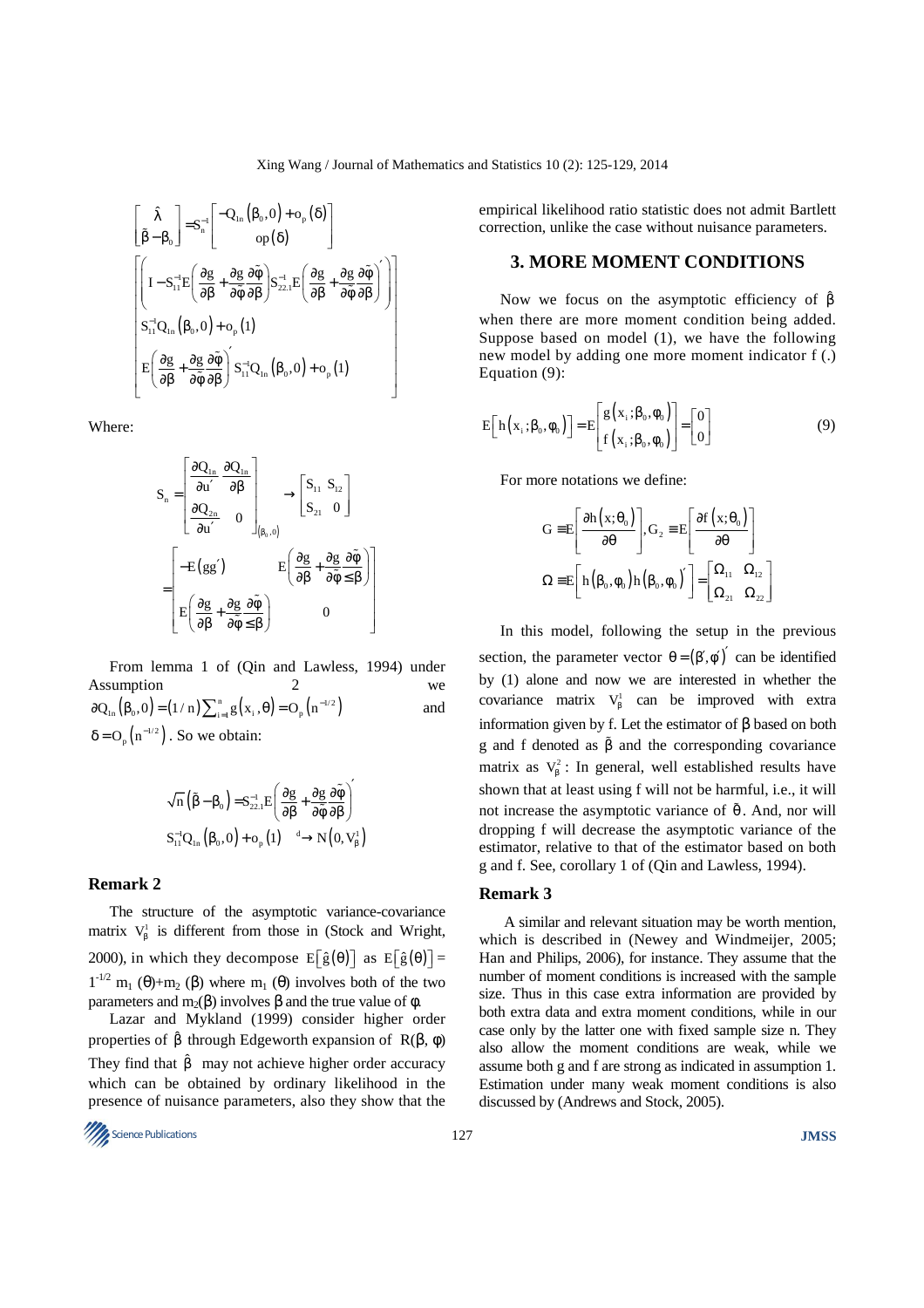# **Proposition 1**

 The asymptotic efficiency of EL estimator of β can be increased by adding more moment conditions.

# **Proof**

Since we can always block the component of the vector of the moment function, for simplicity and without loss of generality, we assume that both g and f are of dimensional one.

For convenience let:

$$
E\Bigg(\frac{\partial g}{\partial \beta}+\frac{\partial g}{\partial \tilde{\varphi}}\frac{\partial \tilde{\varphi}}{\partial \beta}\Bigg)\equiv E_{_1}, E\Bigg(\frac{\partial f}{\partial \beta}+\frac{\partial f}{\partial \tilde{\varphi}}\frac{\partial \tilde{\varphi}}{\partial \beta}\Bigg)\equiv E_{_2}
$$

The inverse of  $V_{\beta}^2$ , or the information matrix of  $\beta$ with both g and f is Equation (10):

$$
I_{\beta}^{2} = E \left[ \frac{\partial h}{\partial \beta} \right]^{2} \left( E \left[ h h' \right] \right)^{-1} E \left[ \frac{\partial h}{\partial \beta} \right]
$$
  
= 
$$
\left[ E_{1} E_{2} \right] \left[ \frac{\Omega_{11} \Omega_{12}}{\Omega_{21} \Omega_{22}} \right]^{-1} \left[ E_{1} \right]
$$
(10)

Since without f, the information on  $\beta$  is:

$$
I_{\beta}^{1} = E_{1} \Big[ E(gg') \Big]^{-1} E_{1} = E'_{1} S_{11}^{-1} E_{1}
$$

We have:

$$
\begin{split} &I_{\beta}^{2}-I_{\beta}^{1}=E\Bigg[\frac{\partial h}{\partial\beta}\Bigg]^{\prime}\Big(E\big[hh'\big]\Big)^{-1}E\Bigg[\frac{\partial h}{\partial\beta}\Bigg]-E_{1}^{\prime}\Big(E\big[gg'\big]\Big)^{-1}E_{1} \\ &=E_{1}\Big[S_{11}^{-1}S_{12}\Omega_{22}S_{21}S_{11}^{-1}\Big]E_{1}+E_{2}\Big[-\Omega_{22}S_{21}S_{11}^{-1}\Big]E_{1} \\ &+E_{1}\Big[-S_{11}^{-1}S_{12}\Omega_{22}\Big]E_{2}+E_{2}\Omega_{22}E_{2} \\ &=\Big(E_{1}^{\prime}\ S_{11}^{-1}S_{12}-E_{1}\Big)\Omega_{22}\Big(E_{1}^{\prime}\ S_{11}^{-1}S_{12}-E_{2}\Big)^{\prime} \end{split}
$$

Which is positive semidefinite, providing  $E(gg')$  is p.d as Assumption 2 indicates.

## **Example 1**

Suppose we have a sequence of i.i.d observations of univariate random variable  $x_1,...,x_n$ . Let  $E(x) = \mu$  and var  $(x) = \sigma^2$  Thus we have the following two moment conditions Equation (11 and 12):

$$
E[g(x;\beta)] = E(x-u) = 0
$$
\n(11)

$$
\frac{1}{2}
$$
 Science Publications

$$
E[f(x;\beta,\phi)] = E((x-u)^2 - \sigma^2) = 0
$$
 (12)

And now we are only interested in the estimation of  $\mu$ . The empirical likelihood estimator of  $\mu$  is Equation (13):

$$
\hat{\mu} = \arg \ \min_{\mu} \sum_{i=1}^{n} \log \left( 1 + t' \left( \frac{x_i - \mu}{(x_i - \mu)^2 - \hat{\sigma}^2} \right) \right)
$$

And:

$$
nVar(\hat{\mu}) = \left( \left[ \frac{\partial g}{\partial \beta} \frac{\partial f}{\partial \beta} \right] \left[ \frac{E(gg)E(gf)}{E(fg)E(ff)} \right]^{-1} \left[ \frac{\partial g}{\partial \beta} \right] \right)^{-1} = \Omega_{11}^{-1}
$$
  
=  $\sigma^2 - \frac{\left( E(x - \mu)^3 \right)^2}{E((x - \mu)^2 - \sigma^2)^2} \le \sigma^2$  (13)

Notice that without  $g_2$ , nVar( $\hat{u}$ ) equals  $\sigma^2$ .

In the above example, we notice that  $E\left(\frac{\partial f}{\partial \beta}\right) = 0$  and

this feature simplifies the calculation dramatically. So we consider the following more special model, where g does not have nuisance parameter, but f has a nuisance parameter only, although it brings some information from the data Equation (14):

$$
E[h(x; \beta_0, \phi_0)] = E\begin{bmatrix} g(x; \beta_0) \\ f(x, \phi_0) \end{bmatrix} = \begin{bmatrix} 0 \\ 0 \end{bmatrix}
$$
 (14)

The gradient vector of h in  $(14)$  is:

$$
\frac{\partial \mathbf{h}}{\partial \theta} = \begin{bmatrix} \frac{\partial g}{\partial \beta} & 0 \\ 0 & \frac{\partial f}{\partial \phi} \end{bmatrix}
$$

The information on β is:

$$
\begin{aligned} I^2_{\beta} &= E \Bigg[ \frac{\partial h}{\partial \beta} \Bigg]^{\prime} \Big[ E \big( h h^{\prime} \big) \Big]^{-1} E \Bigg[ \frac{\partial h}{\partial \beta} \Bigg] \\ &= \Bigg[ E \Bigg( \frac{\partial g}{\partial \beta} \Bigg) 0 \Bigg] \Bigg[ \Omega_{11} \ \Omega_{12} \Bigg]^{-1} \Bigg[ E \Bigg( \frac{\partial f}{\partial \beta} \Bigg) \Bigg] \\ &= E \Bigg[ \frac{\partial g}{\partial \beta} \Bigg]^{\prime} \Bigg[ \Omega_{11}^{-1} \Bigg( I + \Omega_{12} \Big( \Omega_{22} - \Omega_{12} \Omega_{11}^{-1} \Omega_{21} \Big)^{-1} \Omega_{21} \Omega_{11}^{-1} \Bigg) \Bigg] E \Bigg[ \frac{\partial f}{\partial \beta} \Bigg] \end{aligned}
$$